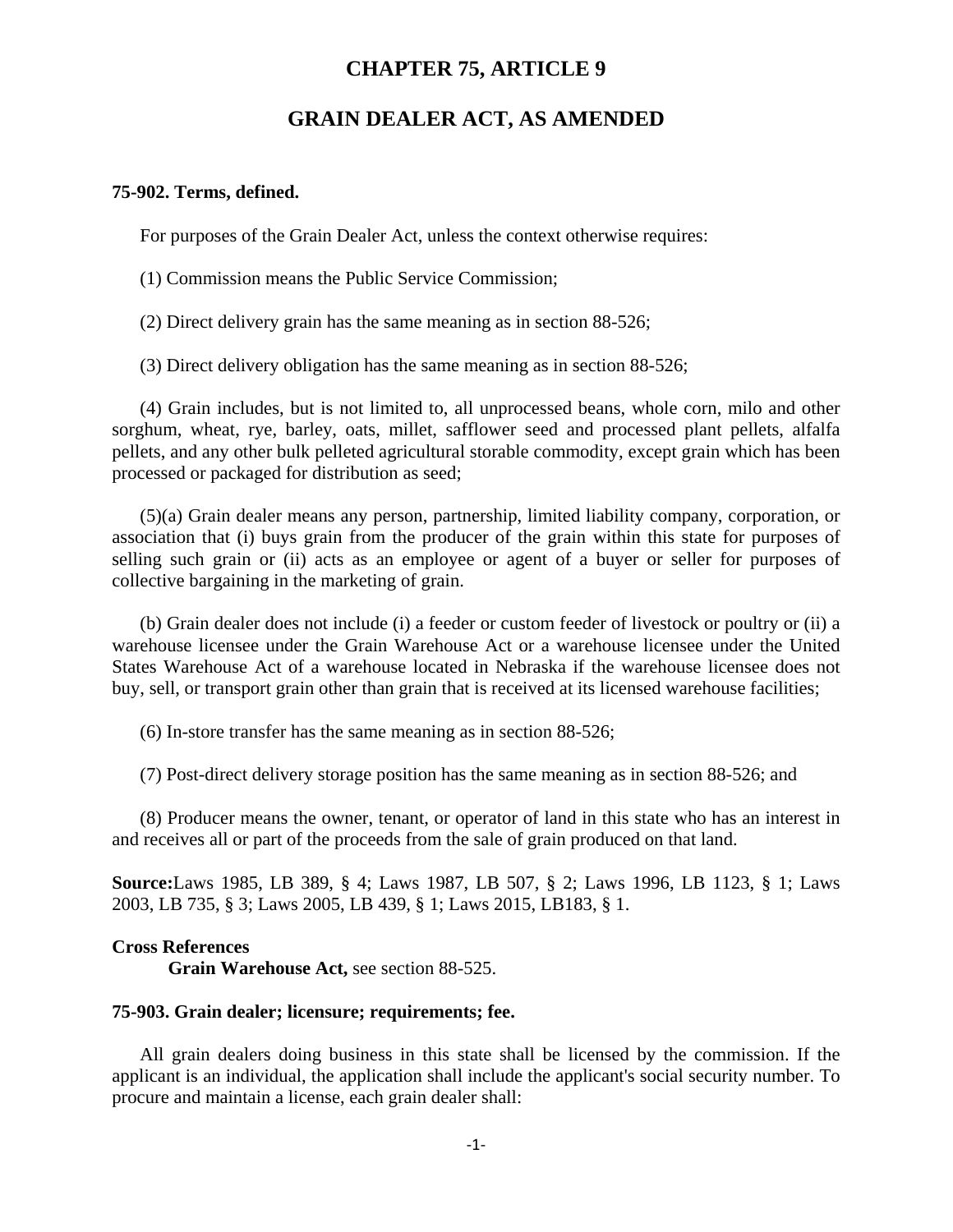(1) Pay an annual fee of one hundred dollars which shall be due on or before the date established by the commission for each license. Such fees shall be paid to the State Treasurer and credited to the General Fund;

(2) File security which may be a bond issued by a corporate surety company and payable to the commission, an irrevocable letter of credit, or a certificate of deposit, subject to the approval of the commission, for the benefit of any producer who files a valid claim arising from a sale to a grain dealer. The security shall be in the amount of thirty-five thousand dollars or seven percent of grain purchases or exchanges by the grain dealer in the grain dealer's preceding fiscal year, whichever is greater, not to exceed three hundred thousand dollars. Amounts used in the calculation of the security shall include all direct delivery grain purchases and exchanges valued on the date delivery is made. Amounts used in the calculation of the security shall not include any transactions in which direct delivery grain is exchanged for a post-direct delivery storage position and the post-direct delivery storage position is created by an in-store transfer on the same date as the delivery of the direct delivery grain. Such security shall be furnished on the condition that the licensee will pay for any grain purchased upon demand, not later than fifteen days after the date of the last shipment of any contract. The liability of the surety shall cover purchases made by the grain dealer during the time the bond is in force. A grain dealer's bond filed with the commission shall be in continuous force and effect until canceled by the surety. The liability of the surety on any bond required by this section shall not accumulate for each successive license period during which the bond is in force; and

(3) File a reviewed or audited fiscal year-end financial statement prepared by an independent certified public accounting firm. If licensing as an individual, the financial statement shall be prepared in accordance with Other Comprehensive Basis of Accountancy, as filed with the board, for a personal financial statement, using historical cost and accrual basis of accounting. If licensing as a partnership, corporation, or limited liability company, the financial statement shall be prepared in accordance with accounting principles generally accepted. The financial statement shall include: (a) A statement of income showing profit or loss; (b) a balance sheet; (c) a statement of cash flow; (d) a statement of proprietor's capital or retained earnings; (e) the volume and dollar value of the grain purchases the licensee made in Nebraska during the fiscal year; (f) the volume and dollar value of transactions in which direct delivery grain is exchanged for a post-direct delivery storage position and the post-direct delivery storage position is not created by an in-store transfer on the same date as the delivery of the direct delivery grain; and (g) the accounting firm's certification, assurances, opinions, and comments and the notes with respect to the financial statement. If the volume and dollar value of the grain purchases is not reported, the grain dealer shall file the maximum grain dealer security as required by the Grain Dealer Act.

If an applicant for a grain dealer license is a wholly owned subsidiary of a parent company and such a financial statement is not prepared for the subsidiary, the parent company shall submit its reviewed or audited fiscal year-end financial statement and shall execute an unconditional guarantee agreement as prescribed by the commission.

**Source:**Laws 1985, LB 389, § 5; Laws 1987, LB 507, § 3; Laws 1996, LB 1123, § 2; Laws 1997, LB 752, § 201; Laws 2003, LB 187, § 24; Laws 2003, LB 735, § 4; Laws 2005, LB 52, § 1; Laws 2005, LB 439, § 2; Laws 2015, LB183, § 2.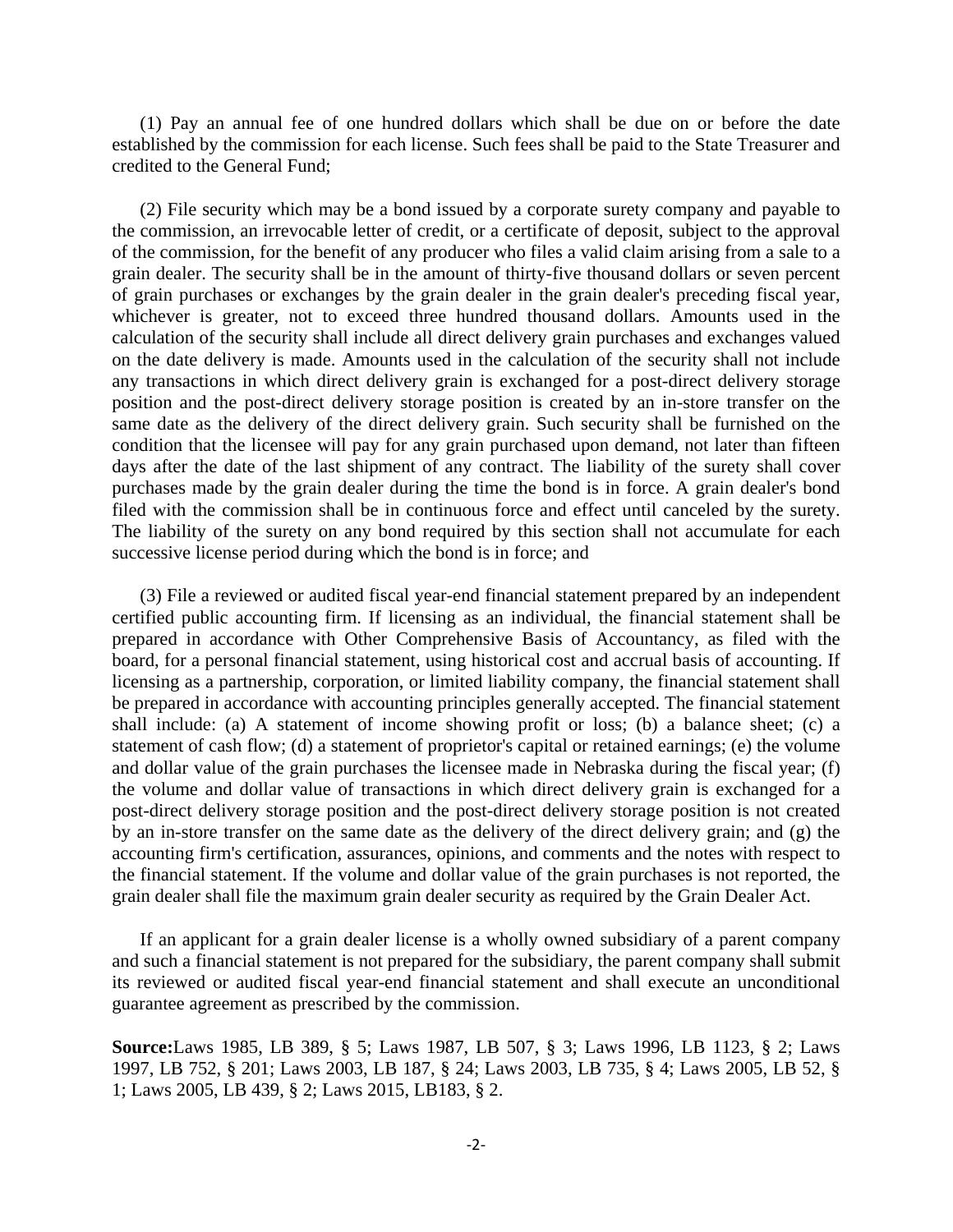#### **75-903.01. License; suspension or revocation; procedure.**

The commission may, upon complaint filed by it or any person and after a hearing, suspend or revoke the license of any grain dealer for failure to comply with the requirements of the Grain Dealer Act or any rule or regulation adopted and promulgated pursuant to such act. The complaint shall state the grounds for suspension or revocation and shall be filed with the commission pursuant to the commission's rules of procedure. The commission shall serve the grain dealer with a copy of the complaint and a copy of the order of the commission stating the time for hearing, which shall be at least twenty days from the date of service. If the commission determines that the public good requires it, the commission may, upon the filing of a complaint and without hearing, temporarily suspend a grain dealer's license pending the determination of the complaint.

### **Source:**Laws 1987, LB 507, § 4.

# **75-903.02. Criminal history record information check; fingerprinting; when.**

For each application filed under section 75-903 after January 1, 2004, one of the following primary parties shall be subject to fingerprinting and a check of his or her criminal history record information maintained by the Federal Bureau of Investigation through the Nebraska State Patrol: (1) If the applicant is not an individual, the chief executive officer, president, or general manager; or (2) if the applicant is an individual, the individual. If the primary party has been subject to a check of his or her criminal history record information pursuant to this section on a prior application, he or she is not subject to another such check upon a subsequent application. If a primary party has been subject to a check of his or her criminal history record information pursuant to another law, the commission may waive such requirement under this section. A primary party shall furnish to the Nebraska State Patrol a full set of fingerprints to enable a criminal background investigation to be conducted. The primary party shall request that the Nebraska State Patrol submit the fingerprints to the Federal Bureau of Investigation for a national criminal history record check. The primary party shall pay the actual cost, if any, of the fingerprinting and check of his or her criminal history record information. The primary party shall authorize release of the national criminal history record check to the commission. The criminal history record information check shall be completed within ninety days after the date the application for a license is received in the commission's office, and if not, the application shall be returned to the applicant. The commission shall deny a grain dealer license to any applicant whose primary party has been convicted of a felony financial crime.

**Source:**Laws 2003, LB 735, § 5; Laws 2005, LB 52, § 2.

## **75-904. Grain dealer; receipt, contract, bill of lading, other written communication requirements.**

Each grain dealer or his or her agent upon taking possession of grain from a seller shall issue a receipt, contract, bill of lading, or other written communication to the seller or his or her agent. The grain dealer receipt, contract, bill of lading, or other written communication issued by the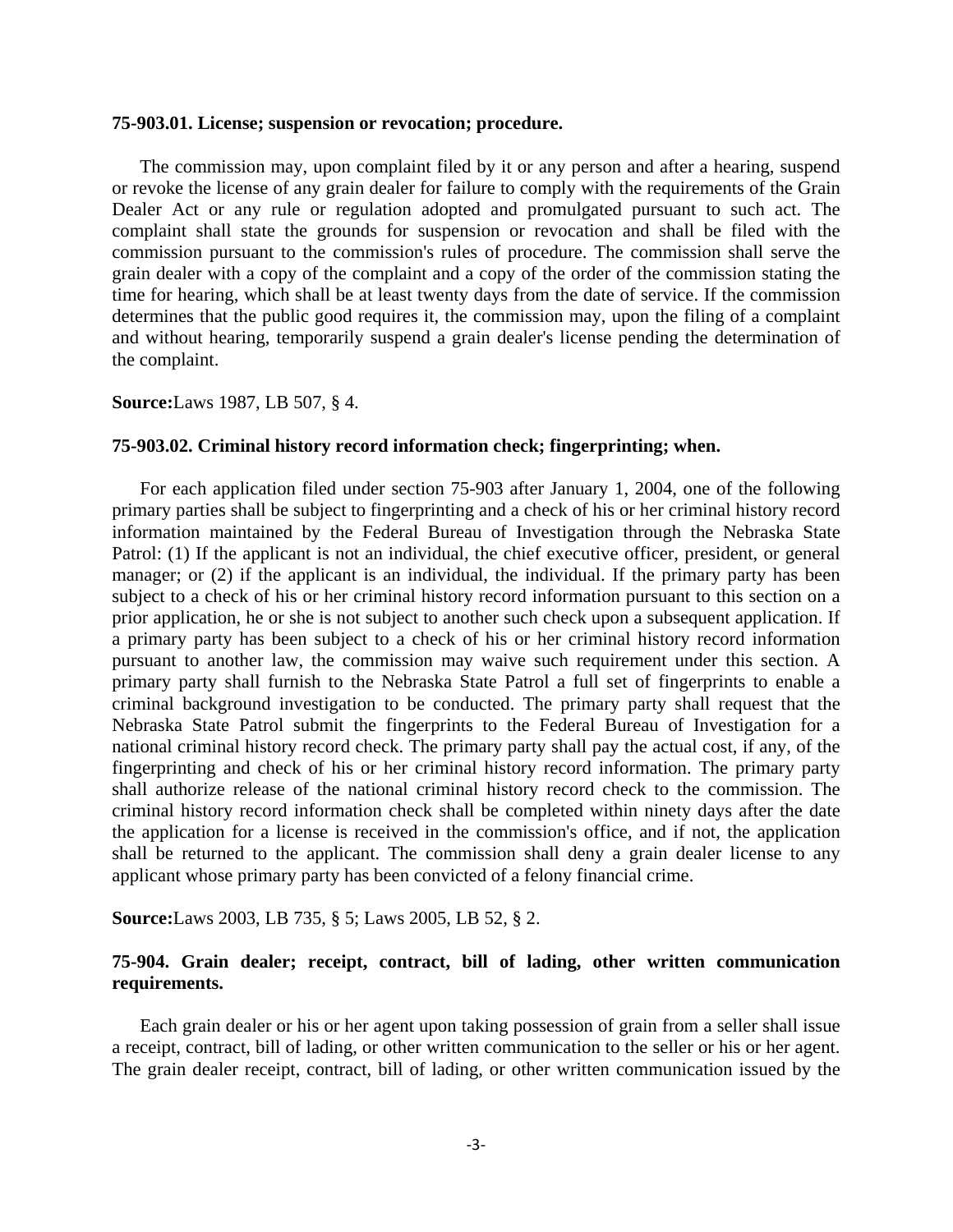grain dealer shall include the provisions of section 75-905 and be in such form as the Public Service Commission may by rule and regulation require.

**Source:**Laws 1985, LB 389, § 6; Laws 2015, LB183, § 3.

#### **Annotations**

A buyer's failure to give the seller a proper receipt as required by this section does not render null and void the time requirements of section 75-905 to preserve a claim against the buyer's security pursuant to section 75-906. Fecht v. The Bunnell Co., 243 Neb. 1, 497 N.W.2d 50 (1993).

#### **75-905. Recourse to grain dealer's security; when.**

(1) No seller shall have recourse to the grain dealer's security unless the seller:

(a) Demands payment from the grain dealer within fifteen days after the date of the last shipment of any contract;

(b) Negotiates any negotiable instrument issued as payment for grain by the grain dealer within fifteen days after its issuance; and

(c) Notifies the commission within fifteen days after any apparent loss to be covered under the terms of the grain dealer's security.

(2) The grain dealer's security shall provide security for direct delivery grain until any postdirect delivery storage position is created for a period not to exceed fifteen days after the date of the last shipment of the contract.

**Source:**Laws 1985, LB 389, § 7; Laws 1986, LB 1007, § 4; Laws 1996, LB 1123, § 3; Laws 2005, LB 52, § 3; Laws 2005, LB 439, § 3; Laws 2015, LB183, § 4.

### **Annotations**

Grain sellers claims on grain dealer's bond denied because claims were not filed with the Public Service Commission within 10 days of apparent loss. Fecht v. Quality Processing, 244 Neb. 522, 508 N.W.2d 236 (1993).

A buyer's failure to give the seller a proper receipt as required by section 75-904 does not render null and void the time requirements of this section to preserve a claim against the buyer's security pursuant to section 75-906. Fecht v. The Bunnell Co., 243 Neb. 1, 497 N.W.2d 50 (1993).

## **75-906. Violation of security; commission; powers.**

In the event the commission determines that the conditions of a grain dealer's security have been violated, the commission may demand that such dealer's security be forfeited and may place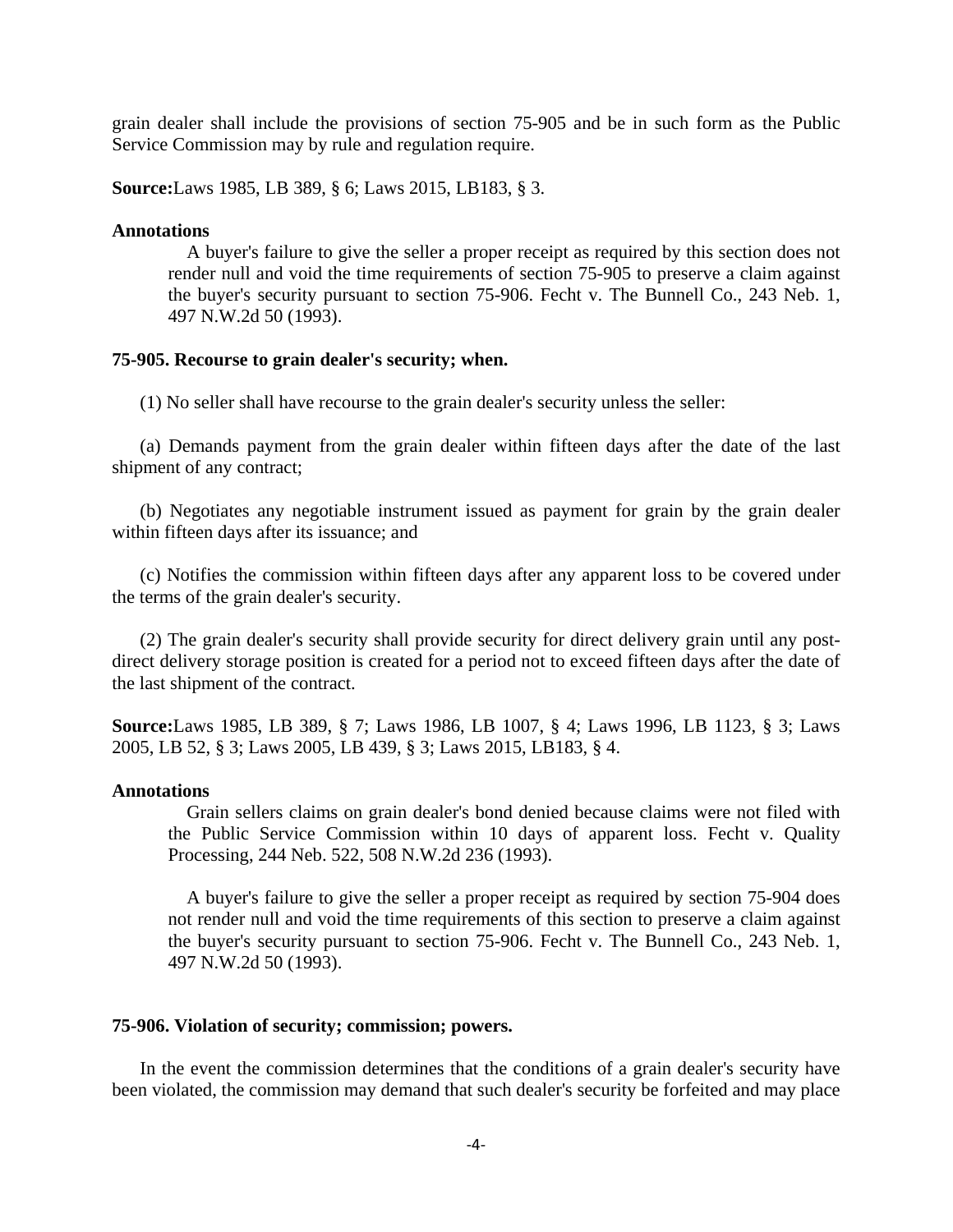the proceeds of the security in an interest-bearing trust until it fully determines each claim on the security. The commission shall disburse the security according to each claim determined. If the amount of the security is less than the claims against it, the security shall be distributed pro rata among the claimants. If the security is a bond or letter of credit, the surety or the issuer of such letter shall pay over the security on demand by the commission. If such issuer of a letter of credit or surety for a grain dealer fails or refuses to pay the security to the commission within ten days, the commission may file a lawsuit in an appropriate court and recover the amount of the security plus interest at the highest legal rate from the date of its demand on the issuer of a letter of credit or surety if the court finds that any claim determined by the commission against the grain dealer's security was valid.

**Source:**Laws 1985, LB 389, § 8.

#### **Annotations**

A buyer's failure to give the seller a proper receipt as required by section 75-904 does not render null and void the time requirements of section 75-905 to preserve a claim against the buyer's security pursuant to this section. Fecht v. The Bunnell Co., 243 Neb. 1, 497 N.W.2d 50 (1993).

### **75-907. Commission; adopt rules and regulations.**

The commission may adopt and promulgate all rules and regulations necessary to carry out the Grain Dealer Act.

**Source:**Laws 1985, LB 389, § 9; Laws 1987, LB 507, § 5.

## **75-907.01. Commission; inspection; powers.**

The property, books, records, accounts, papers, and proceedings of every grain dealer shall, at all times during business hours, be subject to inspection by the commission.

**Source:**Laws 1987, LB 507, § 6.

#### **75-908. Enforcement of act.**

The commission, county and municipal law enforcement agencies, and the Attorney General shall enforce the Grain Dealer Act.

**Source:**Laws 1985, LB 389, § 10; Laws 1987, LB 507, § 7; Laws 2015, LB183, § 5.